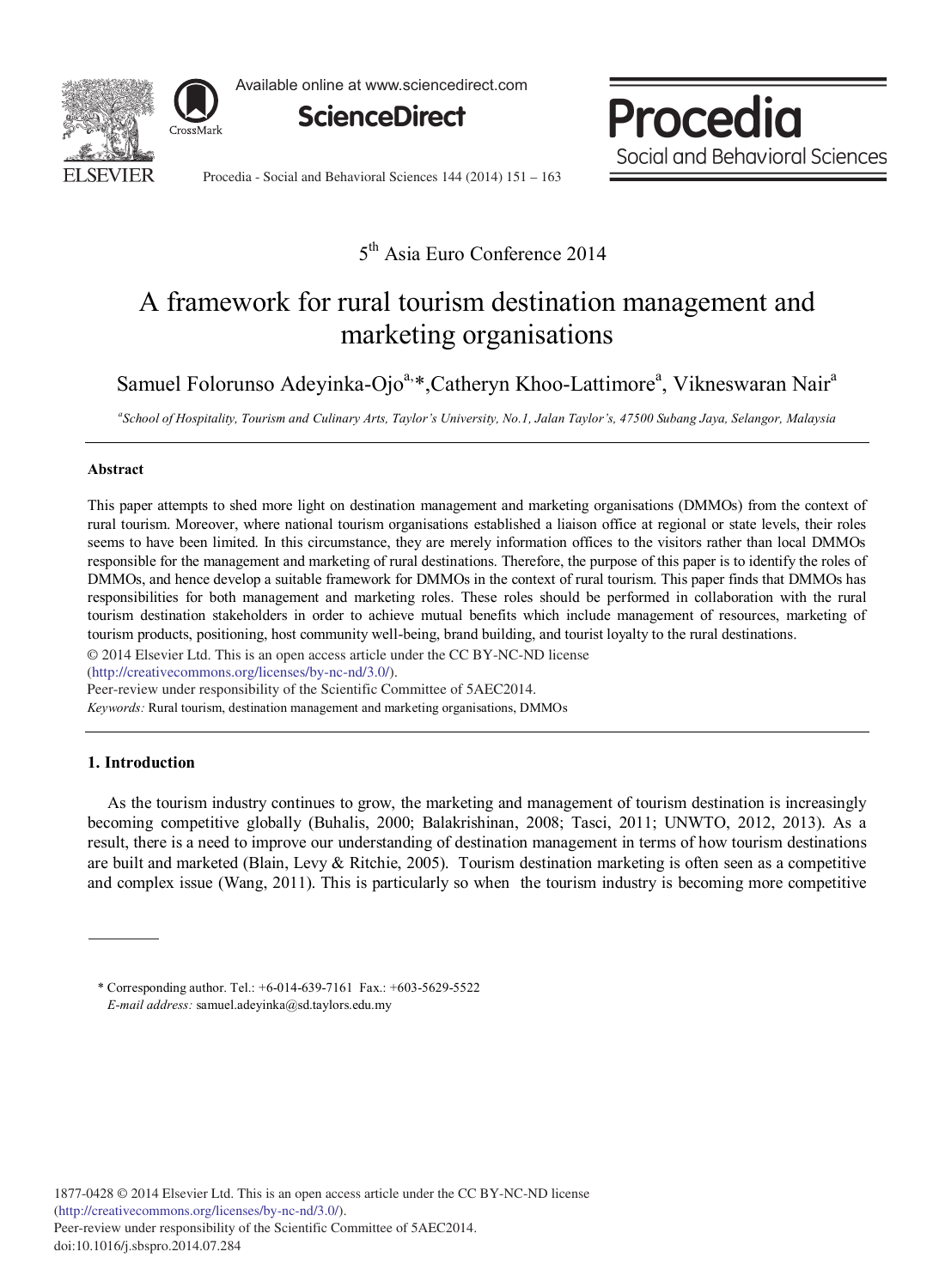with destination marketing organisations competing to increase their share of the tourist market by developing different destination marketing strategies (Hosany, Ekinci & Uysal, 2007). In order to understand this complexity destination management and marketing requires a comprehensive approach (Wang, 2011). Hence, different tourism destinations such as national, regions, states and cities have established destination management and destination marketing organisations to promote, manage and market these destinations to the target tourist markets (Pike, 2008). As more countries are diversifying into tourism industry, the existing tourism destinations have been forced to develop unique and competitive destination brands due to global competitiveness in tourism sector (Hassan, Hamid & Al Bohairy, 2010). Therefore, tourism destinations now find themselves in a situation where they have to compete directly with other tourism destinations at the international arena, national, regional, state, cities and local levels through the respective destination marketing organisations for the promotion and marketing of the destinations (Presenza, Sheehan & Ritchie, 2005). The formation of destination management organisations and destination marketing organisations in the tourism industry is indispensable, due to its roles and destinations it covers such as town, city, region, state, province, and country (Blain et al., 2005; Pike, 2008).

However, a review of the literature indicates that there is a lack of destination management and destination marketing organisations specifically established for rural tourism destinations; as well as local tourism destinations (Blain et al., 2005; Pike, 2008). This will be discussed in the following research gap section. The purpose of this paper is to identify the combined roles of destination management and destination marketing organisations and how they can be conceptualised to develop a framework for destination management and marketing organisations (DMMOs) in the context of rural tourism. It should be noted that both destination management organisations and destination marketing organisations complement each other. There are ample evidences from the literature which indicates these tourism destination organisations have been used interchangeably, separately or combined as one entity in the management and marketing of tourism destinations (Bhat & Gaur, 2012; Wang, 2011). Other extant literature sources are presented in Table 1. Similarly, their functions were also separated as shown or presented in Table 2 and in a framework presented in Figure 1 on the roles of destination marketing organisations respectively adapted from Wang (2008). As a result of this foregoing, this paper will attempt to merge the two terms to develop destination management and marketing organisations (DMMOs). This is important in order to achieve the aims of this paper of identifying separately the management roles and marketing roles within the framework of destination management and marketing organisation in the context of rural tourism.

#### **2. Literature review**

A review of literature sources on the development of destination management and marketing organisations indicate that the first destinations to have formal promotion and marketing organisations appear to have been at a local destination level (Pike & Page, 2014). According to Laesser (2000), the first regional tourism organisation was established at St. Moritz, Switzerland in1864. Similarly, Blackpool Municipal Corporation was formed in England in 1879 and was given government approval to collect tax purposely to fund the promotion and advertising of the town's attractions (Cross & Walton, 2005). Additionally, the first convention and visitors bureau was established in 1896 at Detroit in the USA (Ford & Peeper, 2007). Likewise, the first world's national tourism organisation was formed in 1901 in New Zealand (McClure, 2004), and in 1903 the first state tourism organisation was established in Hawaii, USA (Choy, 2003). Furthermore, since the end of the world war two the number of destination marketing and management organisations have increased significantly (Laws, 1997); and there are over 10,000 destination and marketing organisations globally (Pike, 2008; Pike & Page, 2014). The rationale for an overview of the evolution of the destination management and marketing organisations is to provide ample evidences that DMMOs is not a new academic topic in tourism research. However, despite these claims it appears DMMOs specifically established to manage and market rural tourism destinations have received less academic interest and destination practitioners' attention. Hence, this paper will attempt to reduce this gap in the tourism destination organisations literature.

Therefore, it should be noted that destination management and destination marketing organisations are becoming increasingly important in many tourism destinations globally due to growth and reliance by many developing and developed economies on tourism industry (Fyall, 2011; Wang, 2008). Consequently, there is a need for integrative marketing and management strategies based on good understanding of the tourism market for effective destination competitiveness and attractiveness through the activities of destination marketing organisations (Pike, 2008).